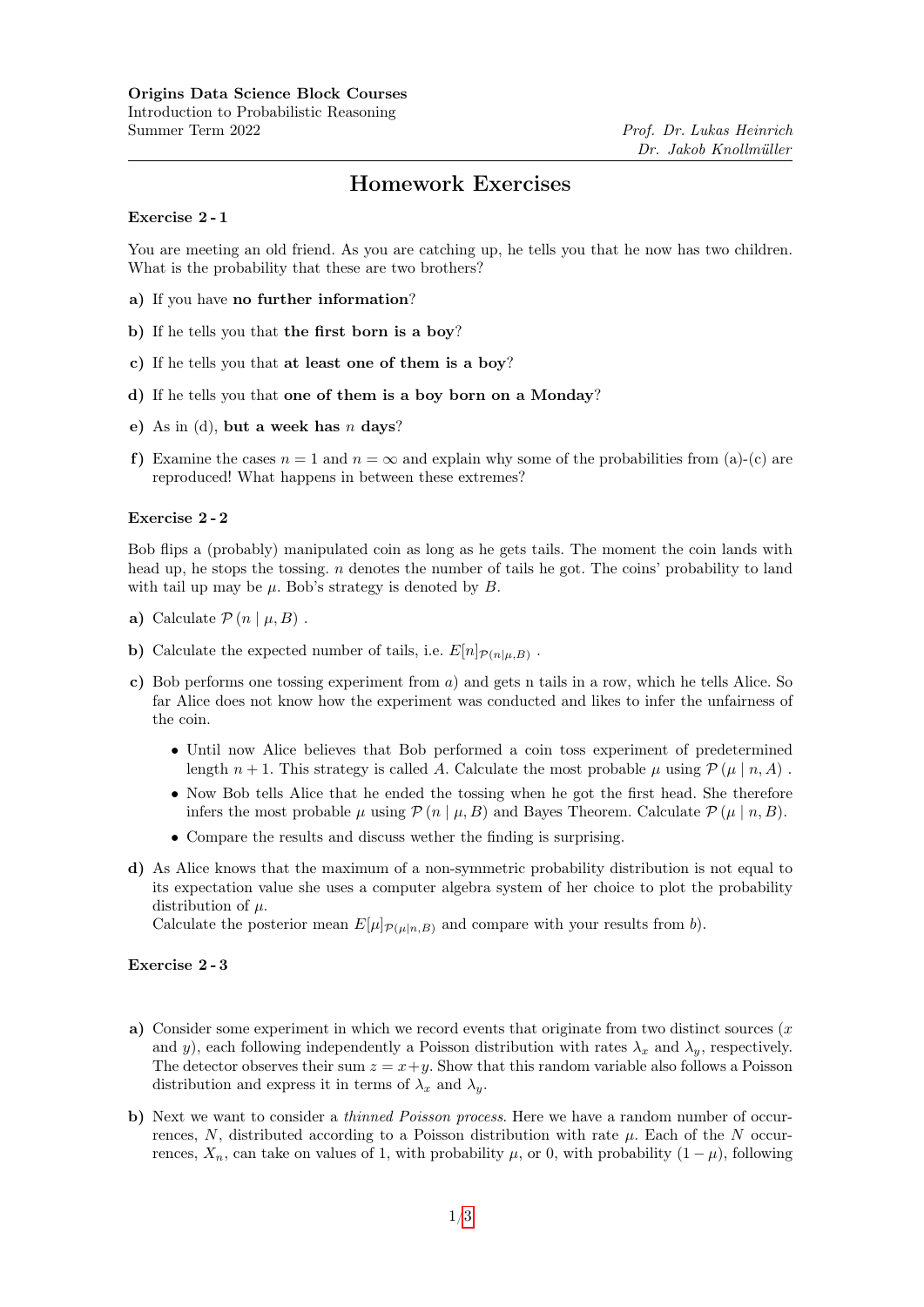a Bernoulli distribution. We want to derive the probability distribution for

$$
X = \sum_{n=1}^{N} X_n.
$$
\n<sup>(1)</sup>

Show that the probability distribution is given by

$$
\mathcal{P}(X) = \frac{e^{-\lambda \mu} (\lambda \mu)^X}{X!}.
$$
\n<sup>(2)</sup>

This scenario, for example, corresponds to experiments that produce some kind of physical event, but the detector only has a certain probability to record an event.

### Exercise 2 - 4

You have a stick of length 1 and you break it into two pieces. The breaking point appears at a random location.

- a) What is the average length of the smaller of the two pieces?
- b) Calculate the average length ratio of the the smaller to the larger piece.
- c) Calculate the average length ratio of the larger to the smaller piece.
- d) You want to break another stick, but this time you use too much force and it breaks into three pieces. What is the mean length of the smallest piece?

#### Exercise 2 - 5

As a child, Nora always looked forward to getting the toy that was in the cereal box. She opened a new box every week, and looked for the toy. There were N different kinds of toys and they are distributed equally among the boxes.

- a) Consider Nora already found m toys  $(0 \le m \le N)$ , what is the probability to find a new toy in the next box?
- b) Given the m toys, what is the expectation value of boxes to find the next new toy?
- c) What is the expectation value for the number weeks until she had at least one of each kind of toy?

#### Exercise 2 - 6

The goal of this exercise is the implementation of the linear regression of a curve. The data consists of multiple pairs of  $(x, y)$  and we assume y to be a noisy measurement of some underlying function  $y = f(x) + n$ . We assume independent, additive, Gaussian noise  $n \sim \mathcal{N}(n|0, N)$  with known variance N (e.g.  $N = 0.1$ , but could depend on the chosen function  $f(x)$ ). We want to learn this function in terms of the polynomial basis  $f(x) = \sum_{i=0}^{M} a_i x^i$  up to some order M in terms of the coefficients a. A priori we assume the coefficients to follow a Gaussian distribution  $a \sim \mathcal{P}(a) = \mathcal{N}(a|0, A)$  with unit variance  $(A = 1)$ .

a) We start by generating data according to the described process. Choose some (reasonably smooth) function  $f(x)$  as ground-truth (e.g.  $\sin(x)$ ,  $e^x$ , some polynomial, combinations of those). Generate several sampling locations  $x$  for this function (either randomly or equidistant, maybe  $10 - 30$  locations). Generate the corresponding y by applying the function to x and add a noise contribution n, drawn from the corresponding Gaussian.